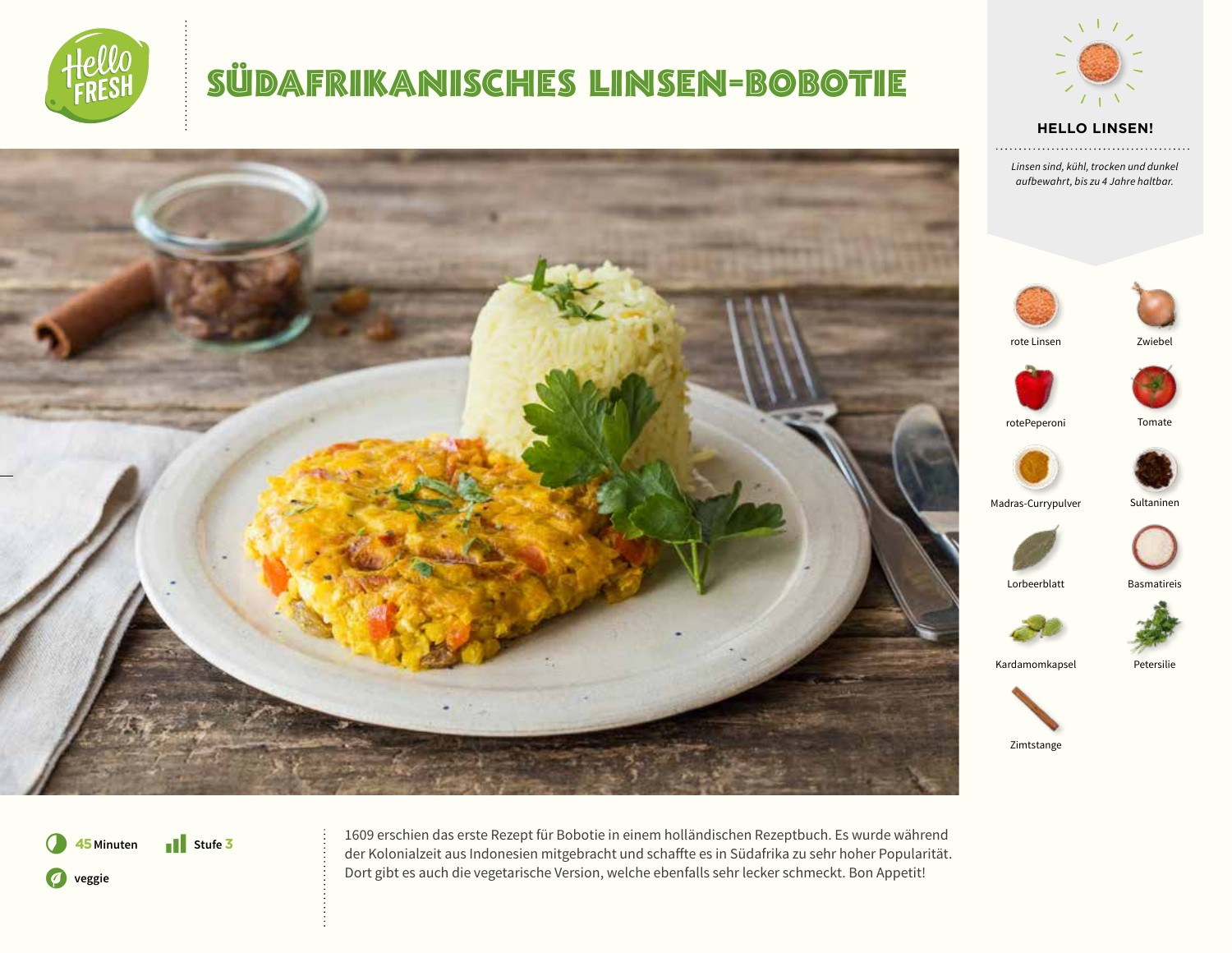### **LOS-GEHT'S**

**Gemüse** und **Kräuter** waschen und **Kräuter** trocken schütteln. Reichlich **Wasser** im **Wasserkocher** erhitzen. **Backofen** auf **200 °C** Ober-/ Unterhitze (**180 °C** Umluft) vorheizen. Zum Kochen benötigst Du ausserdem: eine **grosse Schüssel**, eine **grosse Bratpfanne**, zwei **kleine Töpfe** (**mit Deckel**), ein **Sieb** und eine **feuerfeste Auflaufform**.

### **2 | 4 PERSONEN-ZUTATEN**



#### *ROTE LINSEN GAREN*

**Rote Linsen** in einem Sieb mit kaltem Wasser abspülen. Dann in einem kleinen Topf **Linsen** in kochendem **Salzwasser** zugedeckt ca. 15 Min. weich garen. Danach **Linsen** durch ein Sieb abgiessen und kurz in einer grossen Schüssel ausdampfen lassen.



**GEMÜSE ANBRATEN** 1 EL [2 EL] **Olivenöl** in einer grossen Bratpfanne erwärmen. Zerkleinerte **Zwiebel** und **Peperoni** darin ca. 5 Min. anbraten. **Currypulver**, **Bouillon** und **Tomatenstücke** zugeben und ca. 1 weitere Min. mitköcheln lassen. **Sultaninen** und **Tomaten**-**Zwiebel**-**Mischung** unter die **Linsen** rühren und nach Geschmack mit ein wenig **Salz** und **Pfeffer** würzen.



**REIS KÖCHELN Basmatireis** in einem Sieb mit kaltem **Wasser** abspülen, bis dieses klar hindurchfliesst. **Kardamomkapsel** mit dem Rücken eines Messers andrücken, damit sie sich leicht öffnet. **Reis** mit **Kardamom**, **Zimtstange**, 1 EL [2 EL] **Butter** und 250 ml [500 ml] heissem **Wasser** in einen kleinen Topf geben und **salz**en. Einmal aufkochen lassen und zugedeckt bei niedriger Hitze ca. 10 Min. köcheln lassen. Dann Topf vom Herd nehmen und 10 Min. zugedeckt ziehen lassen.



#### **GEMÜSE VORBEREITEN**

**Zwiebel** abziehen und fein hacken. **Rote Peperoni** halbieren, Kerngehäuse entfernen und klein schneiden. **Tomate** halberen, Strunk entfernen und in Stücke schneiden. **Petersilie** grob hacken. 300 ml [600 ml] heisse **Gemüsebouillon** zubereiten.

# **2P 4P**

| rote Linsen 15)        | 1x | 150 <sub>g</sub> | 1x | 300 <sub>g</sub> |
|------------------------|----|------------------|----|------------------|
| Zwiebel                | 1x | 60 <sub>g</sub>  | 2x | 60 <sub>g</sub>  |
| rote Peperoni          | 1x | 160 <sub>g</sub> | 2x | 160 <sub>g</sub> |
| Tomate                 | 1x | 90 <sub>g</sub>  | 2x | 90 <sub>g</sub>  |
| Madras Currypulver 15) | 1x | 4g               | 1x | 8g               |
| Lorbeerblatt           | 1x | $\mathbf{1}$     | 1x | $\mathbf{1}$     |
| <b>Basmatireis</b>     | 1x | 150 <sub>g</sub> | 1x | 300 g            |
| Kardamomkapsel 15)     | 1x | $\mathbf{1}$     | 2x | $\mathbf{1}$     |
| Petersilie $\bigoplus$ | 1x | 5g               | 1x | 10 <sub>g</sub>  |
| Zimtstange 15)         | 1x | $\mathbf{1}$     | 1x | $\mathbf{1}$     |
| Sultaninen 15)         | 1x | 20g              | 1x | 40g              |

Die oben genannten Angaben beziehen sich auf die Mindestmengen

#### **GUT IM HAUS ZU HABEN:** Salz, Pfeffer,

Gemüsebouillon, Olivenöl, Eier, Butter, Zucker Bei 4 Personen Mengen, wie in Klammern angegeben, verdoppeln.

Gef. auch für andere Rezepte verwenden

| <b>DURCHSCHNITTLICHE</b><br><b>NÄHRWERTE PRO</b> | 100 q           | <b>PORTION</b>   |
|--------------------------------------------------|-----------------|------------------|
| <b>Brennwert</b>                                 | 682 kJ/682 kcal | 4092 kJ/620 kcal |
| Fett                                             | 3g              | 17 <sub>g</sub>  |
| - davon ges. Fettsäuren                          | $\leq$ 1 g      | $\leq$ 1 g       |
| Kohlenhydrate                                    | 14 <sub>g</sub> | 86g              |
| - davon Zucker                                   | 2g              | 12g              |
| Eiweiss                                          | 5g              | 28g              |
| Ballaststoffe                                    | 4g              | 21g              |
| Salz                                             | 1 <sub>g</sub>  | 5g               |

#### **ALLERGENE**

15) kann Spuren von Allergenen enthalten

(Bitte beachte weitere Informationen zu Allergenen und möglichen Spuren von Allergenen auf der Zutatenverpackung!)

Diese Rezeptkarte ist recycelbar und FSC®-zertifiziert (FSC®-C129012).



**2018** | KW 33



## **EIER VERQUIRLEN**

2 [4] Eier verquirlen, **Lorbeerblatt** untermischen und mit etwas **Salz** und **Pfeffer** würzen. **Linsen-Tomatenmischung** in einer Auflaufform verteilen. Mit der **Eier-Mischung** begiessen und ca. 20 Min. auf der mittleren Schiene des Backofens garen, bis die Eier goldbraun und gestockt sind.



#### **ANRICHTEN Basmatireis** nach der Ziehzeit mit einer Gabel auflockern, **Zimtstange** und **Kardamomkapsel** entfernen. **Reis** auf flachen Tellern verteilen, "Linsen-Bobotie" darauf anrichten, **Lorbeerblatt** entfernen, mit gehackter **Petersilie** bestreuen und geniessen.

**En Guete!**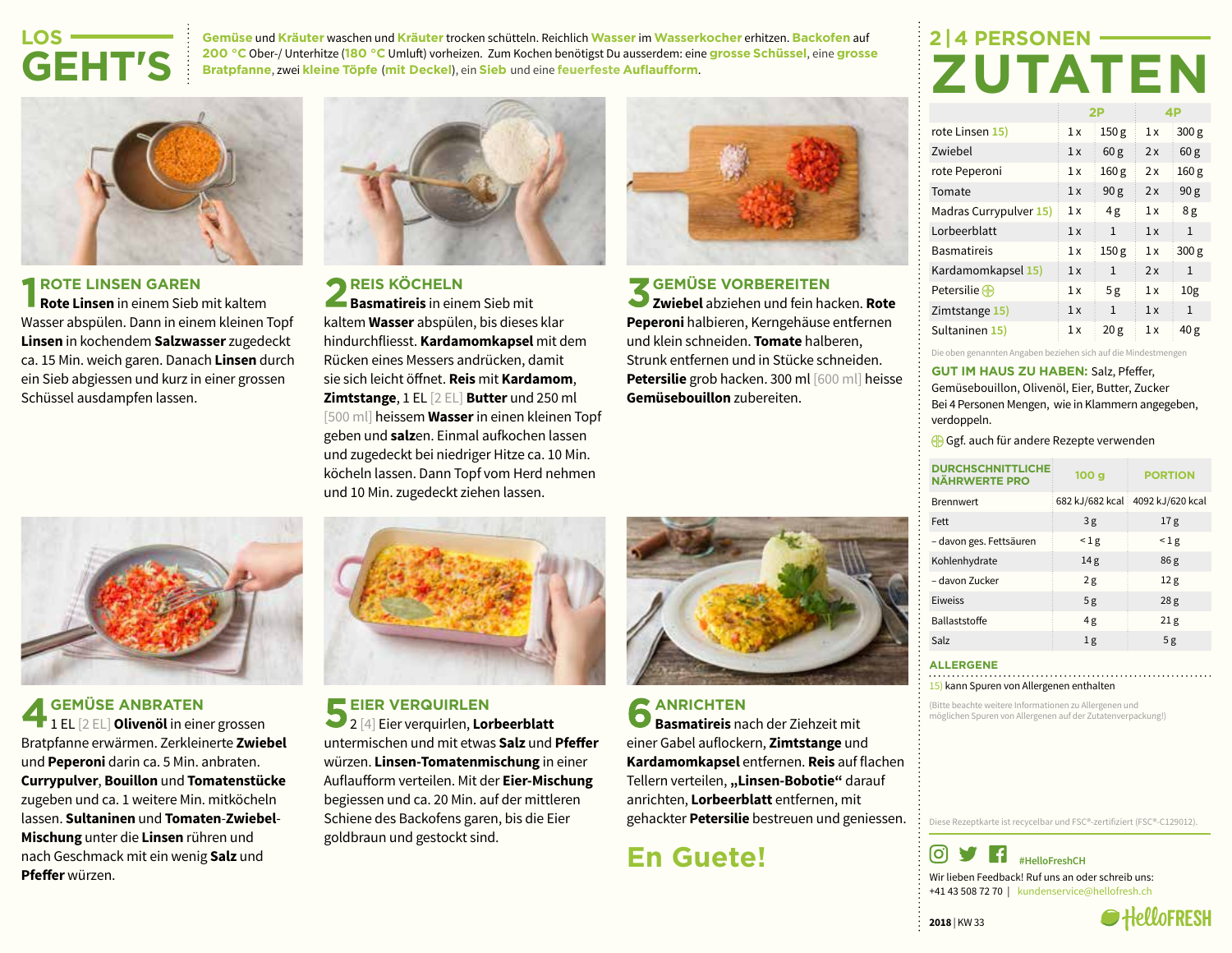

### SOUTH AFRICAN LENTIL BOBOTIE



*Store lentils in a cool, dry, dark place and they will keep for up to 4 years.* 





Red lentils Onion







Madras curry powder Sultanas





Cardamom capsule Parsley



Cinnamon stick Turmeric



In 1609 the first recipe for bobotie appeared in a Dutch recipe book. It was brought back from Indonesia during the colonial era and became very popular in South Africa. There's also a vegetarian version there that's really delicious too. Bon appetit!









Bay leaf Basmati rice

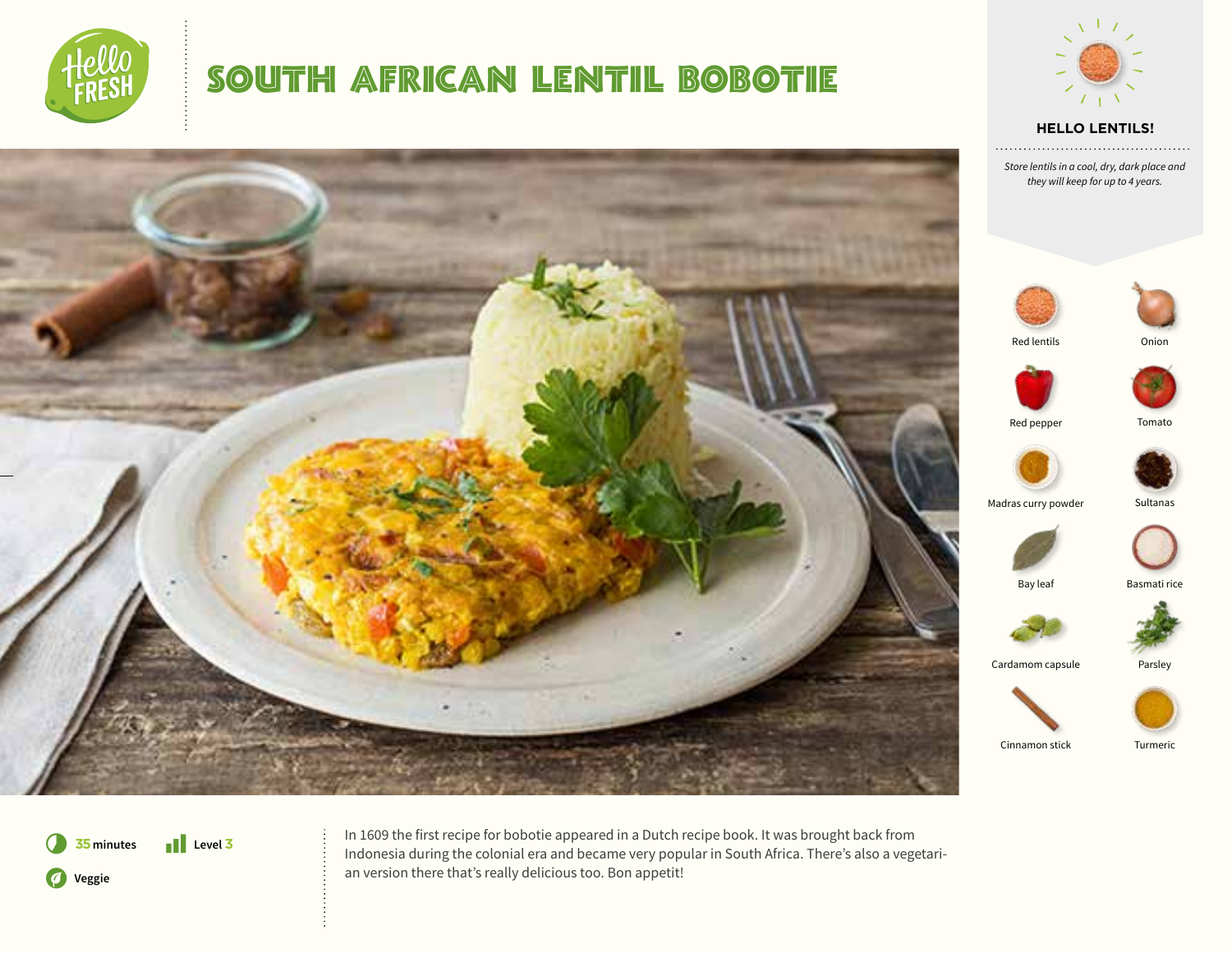### **LET'S  GO**

Wash the vegetables and herbs and shake the herbs dry. Heat up plenty of **water** in the kettle. Preheat oven to **200 °C** top/bottom heat (**180 °C** fan oven). You will also need: a **large** bowl, a **large** frying pan, two **small pots** (**with** lids), two sieve**s** and an **ovenproof** dish.



#### **COOK RED LENTILS**

Rinse **red** lentils in a sieve with cold water until the water is clear. Then cook **lentils** in a small pot in boiling **salted water** for 15-20 min. until soft. Then rinse lentils in a sieve and allow them to dry out a little in a large bowl.



### **SIMMER RICE**

Rinse **basmati rice** in a sieve with cold **water** until the water is clear. Squash the cardamom capsule with the back of a knife until it opens a little. Put rice, cardamom, cinnamon **stick**, 1 tbsp. [2 tbsp.] **butter** and 250 ml [500 ml] hot water into a small pot. Bring to the boil, stir, cover and simmer on low heat for approx. 6 min. Then remove pot from stove, keep it covered, and let the rice swell for 10 min.



#### **PREPARE VEGETABLES**

Peel and finely chop the onion. Halve **red** pepper, remove the core, then chop into small pieces. Halve tomato, remove stalk and cut into pieces. Roughly chop the parsley. Prepare 300 ml [600 ml] of hot vegetable stock.

### **SERVES 2 | 4 INGREDIENTS**

|                           |     | 2 P              |     | 4 P              |
|---------------------------|-----|------------------|-----|------------------|
| Red lentils 15)           | 1 x | 150 <sub>g</sub> | 1x  | 300 <sub>g</sub> |
| Onion                     | 1x  | 60 <sub>g</sub>  | 2x  | 60 <sub>g</sub>  |
| Red peppers               | 1 x | 160g             | 2x  | 160 <sub>g</sub> |
| Tomato                    | 1 x | 90 <sub>g</sub>  | 2x  | 90 <sub>g</sub>  |
| Madras curry powder<br>15 | 1 x | 4g               | 1 x | 8g               |
| Bay leaf                  | 1 x | $\mathbf{1}$     | 1x  | 1                |
| Basmati rice              | 1 x | 150g             | 1x  | 300 <sub>g</sub> |
| Cardamom capsule 15)      | 1x  | $\mathbf{1}$     | 2x  | 1                |
| Parsley $\bigoplus$       | 1 x | 5g               | 1 x | 10 <sub>g</sub>  |
| Cinnamon stick 15)        | 1 x | $\mathbf{1}$     | 1x  | 1                |
| Sultanas 15)              | 1 x | 20g              | 1x  | 40 g             |

The quantities above are the minimum qua

**GOOD TO HAVE AT HAND:** Salt, pepper, vegetable stock, olive oil, eggs, butter, sugar For 4 persons double the quantities, as specified in brackets.

 $\bigoplus$  Can also be used for other recipes as required.

| <b>AVERAGE</b><br><b>NUTRITIONAL</b><br><b>VALUES PER</b> | 100 <sub>g</sub> | <b>PORTION</b>                   |
|-----------------------------------------------------------|------------------|----------------------------------|
| Calories                                                  |                  | 682 kJ/682 kcal 4092 kJ/620 kcal |
| Fat                                                       | 3g               | 17 <sub>g</sub>                  |
| - incl. saturated fats                                    | $\leq$ 1 g       | $\leq$ 1 g                       |
| Carbohydrate                                              | 14 <sub>g</sub>  | 86 <sub>g</sub>                  |
| - incl. sugar                                             | 2g               | 12 <sub>g</sub>                  |
| Protein                                                   | 5g               | 28 <sub>g</sub>                  |
| Dietary fibre                                             | 4g               | 21 <sub>g</sub>                  |
| Salt                                                      | 1 <sub>g</sub>   | 5g                               |

#### **ALLERGENS**

15) May contain traces of allergens

(Please see the additional information on allergens and possible traces of allergens on the packaging of the ingredients!)

This printed recipe is recyclable and FSC®-certified (FSC®-C129012).







### **WHISK EGG**

Heat 1 tbsp. [2 tbsp.] **olive** oil in a large frying pan. Add chopped onion and pepper and sauté for approx. 5 min. Add **curry** powder, stock and tomato **pieces** and simmer for approx. 1 min. more. Stir **sultanas** and tomato and onion mixture into the lentils and season with salt and pepper according to taste.



### SAUTÉ VEGETABLES

Whisk 2 [4] eggs, add bay leaf and season with a little salt and pepper. Apportion lentil and tomato mixture into an oven dish. Pour the **egg** mixture on top and cook for approx. 20 min. on the middle shelf of the oven until the egg turns golden brown and solidifies.



### **ARRANGE** When the basmati rice is ready, fluff it up with a fork and remove the cinnamon **stick** and cardamom capsule. Apportion rice onto flat plates, top with **"lentil bobotie"**, sprinkle with chopped parsley and enjoy.

### **Bon appetit!**

**2018** | CW 33

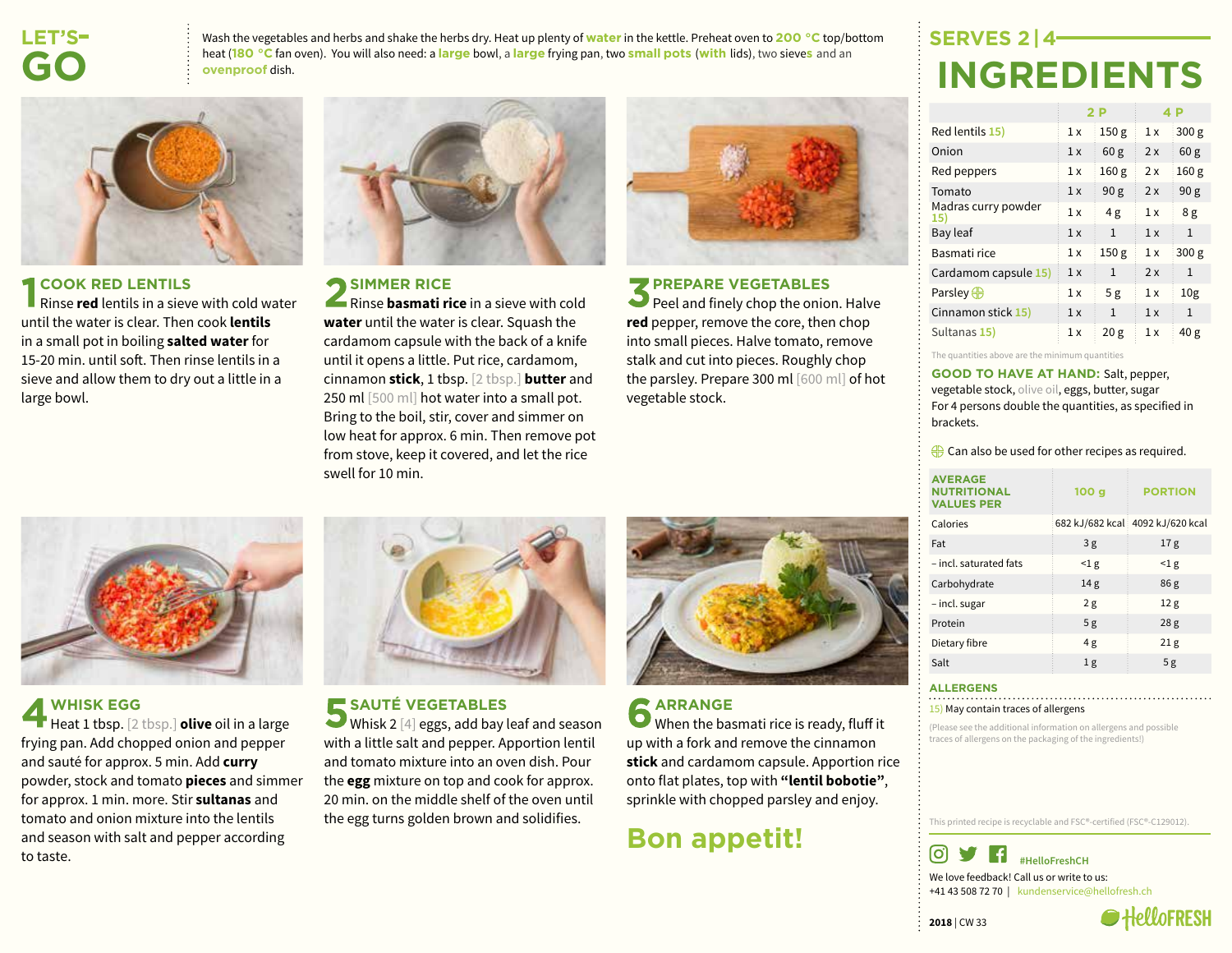

### BOBOTIE SUDAFRICAIN DE LENTILLES



Poivron rouge Tomate Persil bâton de cannelle Riz basmati Capsules de cardamome Raisins secs Feuille de laurier

Curcuma



La première recette de Bobotie est apparue en 1609 dans une livre de recettes hollandais. Durant l'époque coloniale, le Bobotie a été rapporté d'Indonésie et est devenu très populaire en Afrique du Sud. Nous vous proposons sa version végétarienne et savoureuse. Bon appétit !